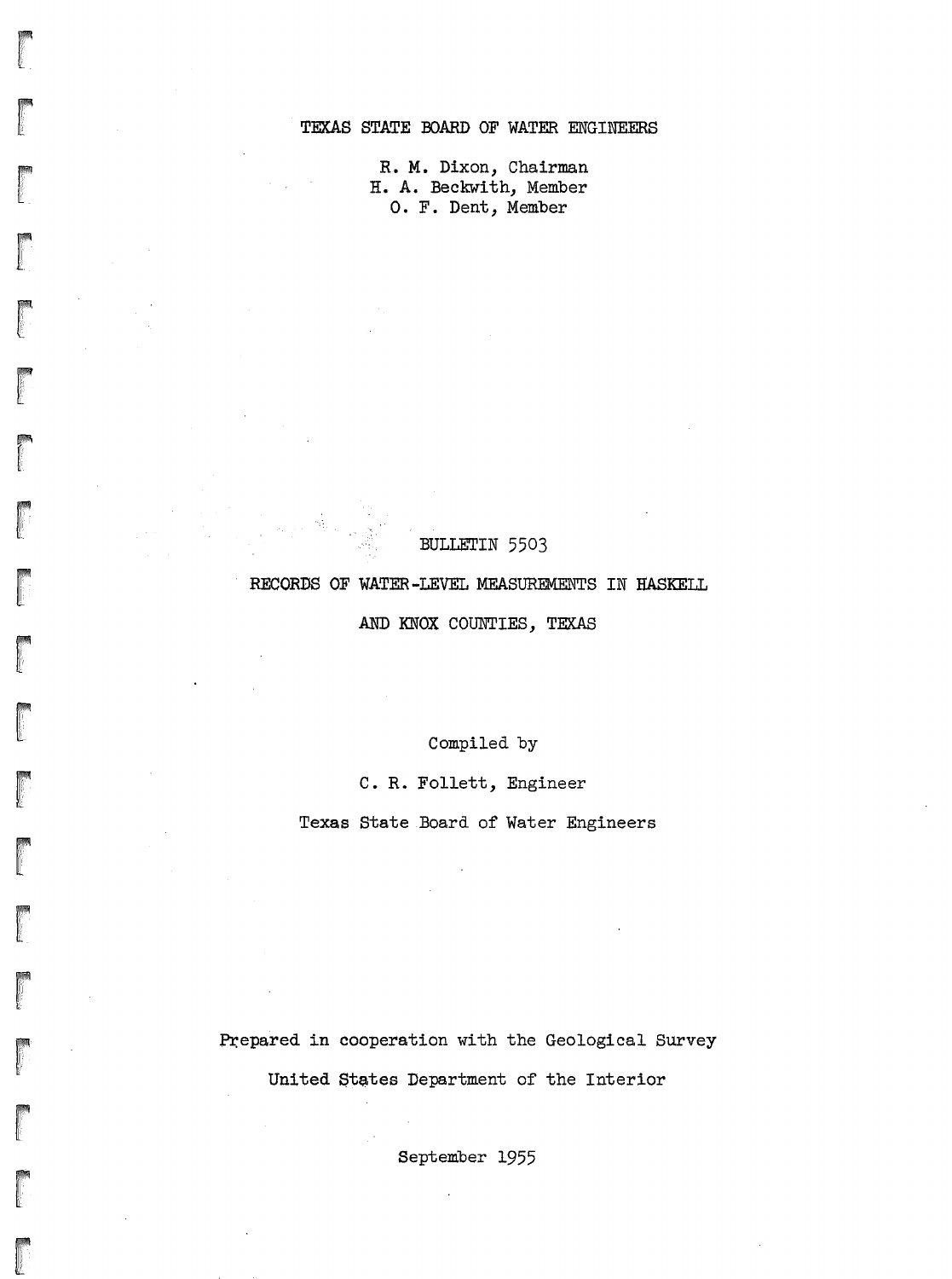## CONTENTS

|                                                                       | Page |
|-----------------------------------------------------------------------|------|
|                                                                       |      |
|                                                                       | 2    |
| Water-level measurements in Haskell County -------------------------- | 5.   |
| Water-level measurements in Knox County ----------------------------- |      |

ra de la construction de la construction de la construction de la construction de la construction de la construction de la construction de la construction de la construction de la construction de la construction de la cons ::<br>1/.;.<br>1/.;.<br>1/.;

 $\sim$ 

I i! : , ,

r<br>Frans of the control of the control of the control of the control of the control of the control of the control of the control of the control of the control of the control of the control of the control of the control of t .'!.'.'.'·',  $\mathbb{E}$ 

> for the control of the control of the control of the control of the control of the control of the control of the control of the control of the control of the control of the control of the control of the control of the cont !'(

read of the control of the control of the control of the control of the control of the control of the control of the control of the control of the control of the control of the control of the control of the control of the

精神化

医甲状腺

I

 $\sim$  .

## ILLUSTRATIONS

 $\Delta$ 

 $\mathcal{A}^{\mathcal{A}}$ 

| Map showing location of observation wells in Haskell County ---------- | 4               |
|------------------------------------------------------------------------|-----------------|
| Hydrographs showing fluctuation of water levels in wells in T. S.R.    | 空川              |
| Haskell County and the annual precipitation at Haskell, Tex. ------    | 10              |
| Map showing location of observation wells in Knox County ------------- | 12 <sup>°</sup> |
| Hydrographs showing fluctuation of water levels in wells in Knox       |                 |
| County and the annual precipitation at Munday, Tex. ----------------   | 16              |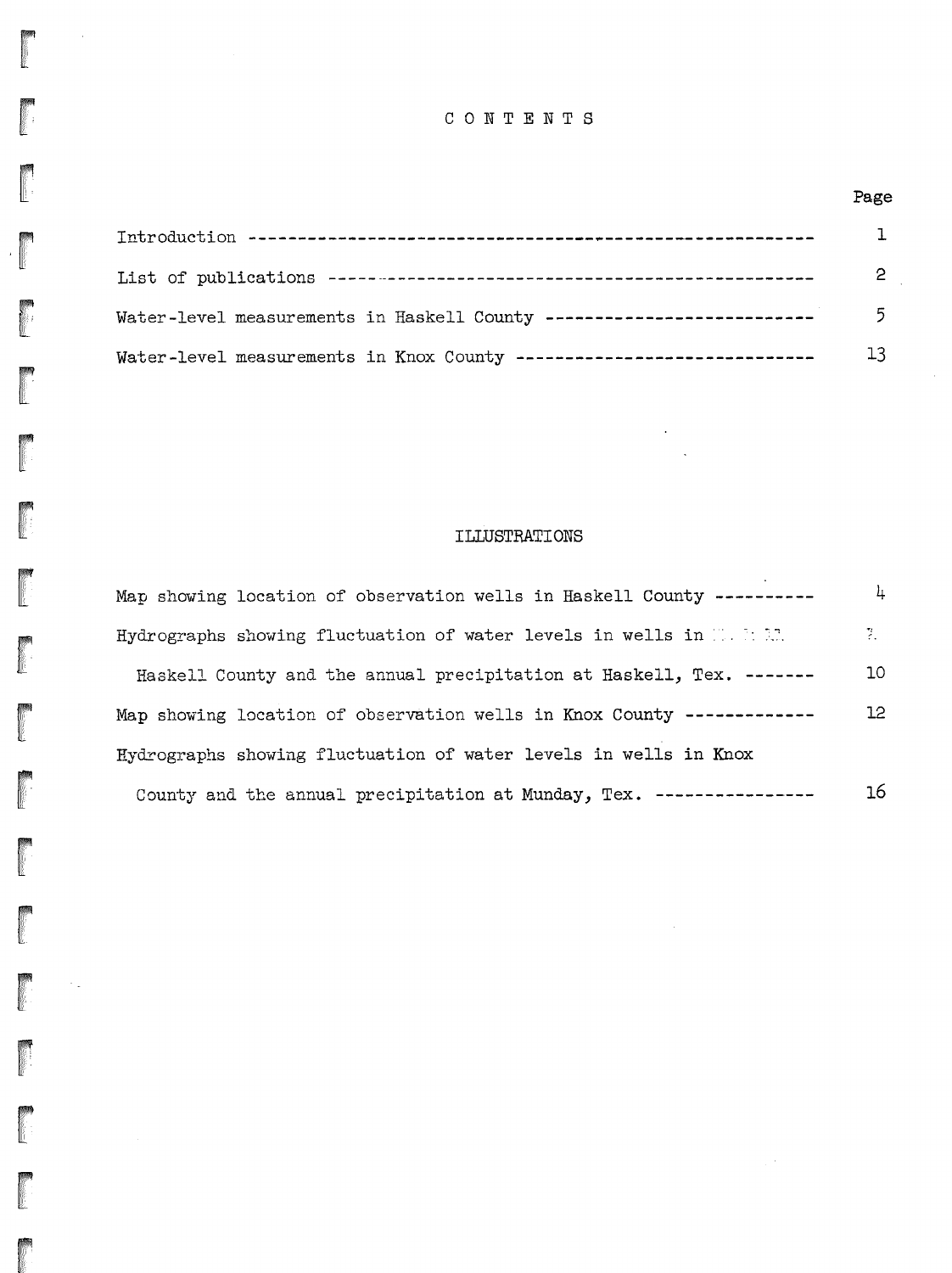#### RECORDS OF WATER-LEVEL MEASUREMENTS IN HASKELL AND

KNOX COUNTIES, TEXAS

Compiled by

 $\label{eq:2} \begin{split} \mathcal{L}_{\text{max}}(\mathcal{A}) = \mathcal{L}_{\text{max}}(\mathcal{A}) \mathcal{L}_{\text{max}}(\mathcal{A}) \mathcal{L}_{\text{max}}(\mathcal{A}) \mathcal{L}_{\text{max}}(\mathcal{A}) \mathcal{L}_{\text{max}}(\mathcal{A}) \mathcal{L}_{\text{max}}(\mathcal{A}) \mathcal{L}_{\text{max}}(\mathcal{A}) \mathcal{L}_{\text{max}}(\mathcal{A}) \mathcal{L}_{\text{max}}(\mathcal{A}) \mathcal{L}_{\text{max}}(\mathcal{A}) \mathcal{L}_{\text{max}}(\mathcal{A}) \mathcal$ 

C. R. Follett, Engineer

医肾上腺炎 医心包

こうこう 大きく オーキング にっこうかんけつその

Texas State Board of Water Engineers ., September 1955

 $\label{eq:2.1} \mathcal{L}(\mathcal{L}) = \mathcal{L}(\mathcal{L}) \mathcal{L}(\mathcal{L}) = \mathcal{L}(\mathcal{L}) \mathcal{L}(\mathcal{L}).$ 

a shekarar ta 1920 a ƙafa ta ƙasar Ingila.<br>'Yan wasan ƙwallon ƙafa ta ƙasar Ingila.

The bulletin contains records of measurements of the depth to water in feet below land-surface datum in 28 wells in Haskell County and 15 wells in Knox County. It is one of <sup>a</sup> series of publications by the Texas state Board of Water Engineers which contains measurements of the water levels in selected observation wells made as a part of the cooperative program of ground-water investigations throughout Texas by the United States Geological Survey and the Texas State Board of Water Engineers. The records cover the years 1944 and 1951-55.

The accompanying maps show the locations of the observation wells. Hydrographs showing the fluctuation of the water level in a few selected wells and the precipitation at a nearby Weather Bureau station are given for each county. Records of wells, geologic data, and pumpage data are given in the following publications.

 $\mathcal{L}_{\mathcal{A}}$  and the contribution of the contribution of the contribution of the contribution of the contribution of the contribution of the contribution of the contribution of the contribution of the contribution of th

rang<br>Kabupatèn Kabupatèn Kabupatèn Kabupatèn Kabupatèn Kabupatèn Kabupatèn Kabupatèn Kabupatèn Kabupatèn Kabupatèn K

ra<br>Maria Barat da Santa Barat da Santa Barat da Santa Barat da Santa Barat da Santa Barat da Santa Barat da Santa l..'.il W

ra<br>Lista de Caractería<br>Lista de Caractería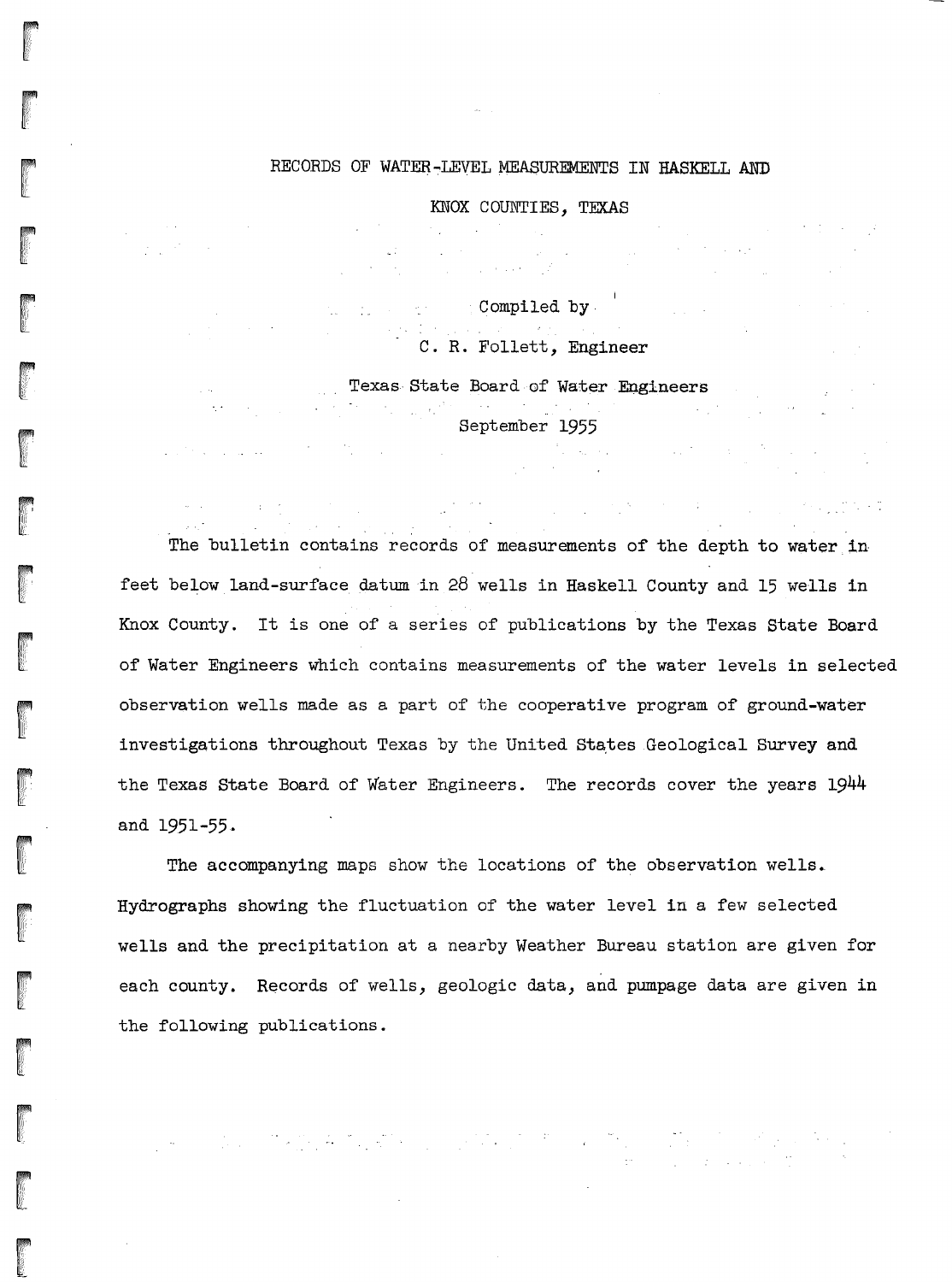#### LIST OF PUBLICATIONS

- BROADHURST, W. L., and FOLLETT, C. R., 1944, Preliminary report of the groundwater resources near Stamford in Jones and Haskell Counties, Texas: Texas State Board of Water Engineers, Memorandum, in open file.
- FOLLETT, C. R., and DANTE, JOHN H., 1945, Ground water in the vicinity of Benjamin, Texas: Texas State Board of Water Engineers, Memorandum, in open file.
- GORDON, C. H., 1913, Geology and underground waters of the Wichita region, north-central Texas: U. S. Geol. Survey Water-Supply Paper 317.\*
- HUGGINS, L. P., and TURNER, SAMUEL F., 1937, Records of wells in Knox County: Texas State Board of Water Engineers.

SUNDSTROM, R. W., BROADHURST, W. L., and DWYER, B. C., 1947, Public water supplies in central and north-central Texas: Texas State Board of Water Engineers.\*

1949, Public water supplies in central and north-central Texas: U.S. Geol. Survey Water-Supply Paper 1069.

\* Out of print. Copies available for reference at the Austin office of the U. S. Geological Survey.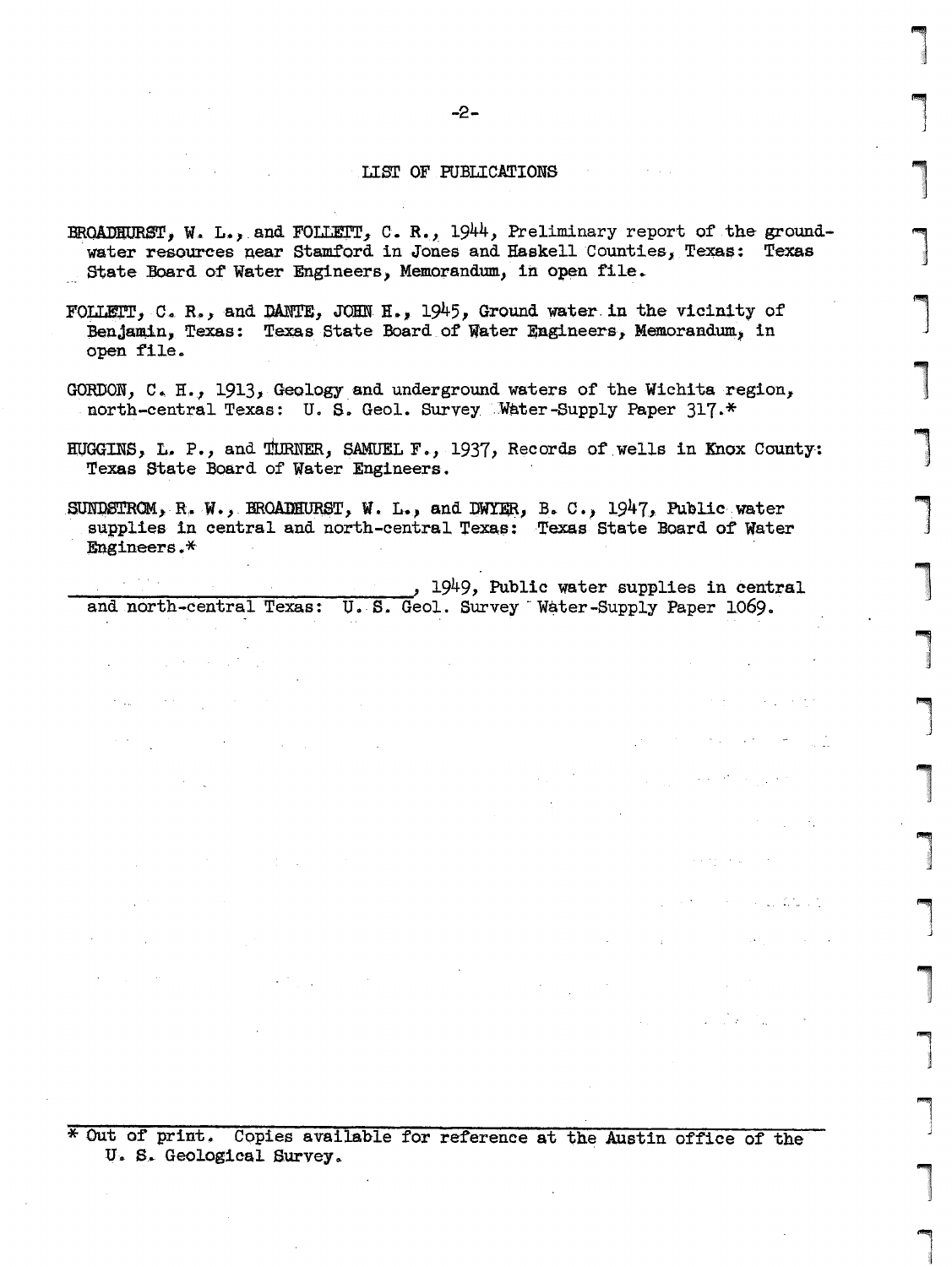**Property** 

 $\blacksquare$ 

 $\mathcal{L}^{\text{max}}$  , where  $\mathcal{L}^{\text{max}}$ J.  $\mathcal{L}$  $\sim 10^7$  $\hat{A}$  . . . .

## HASKELL COUNTY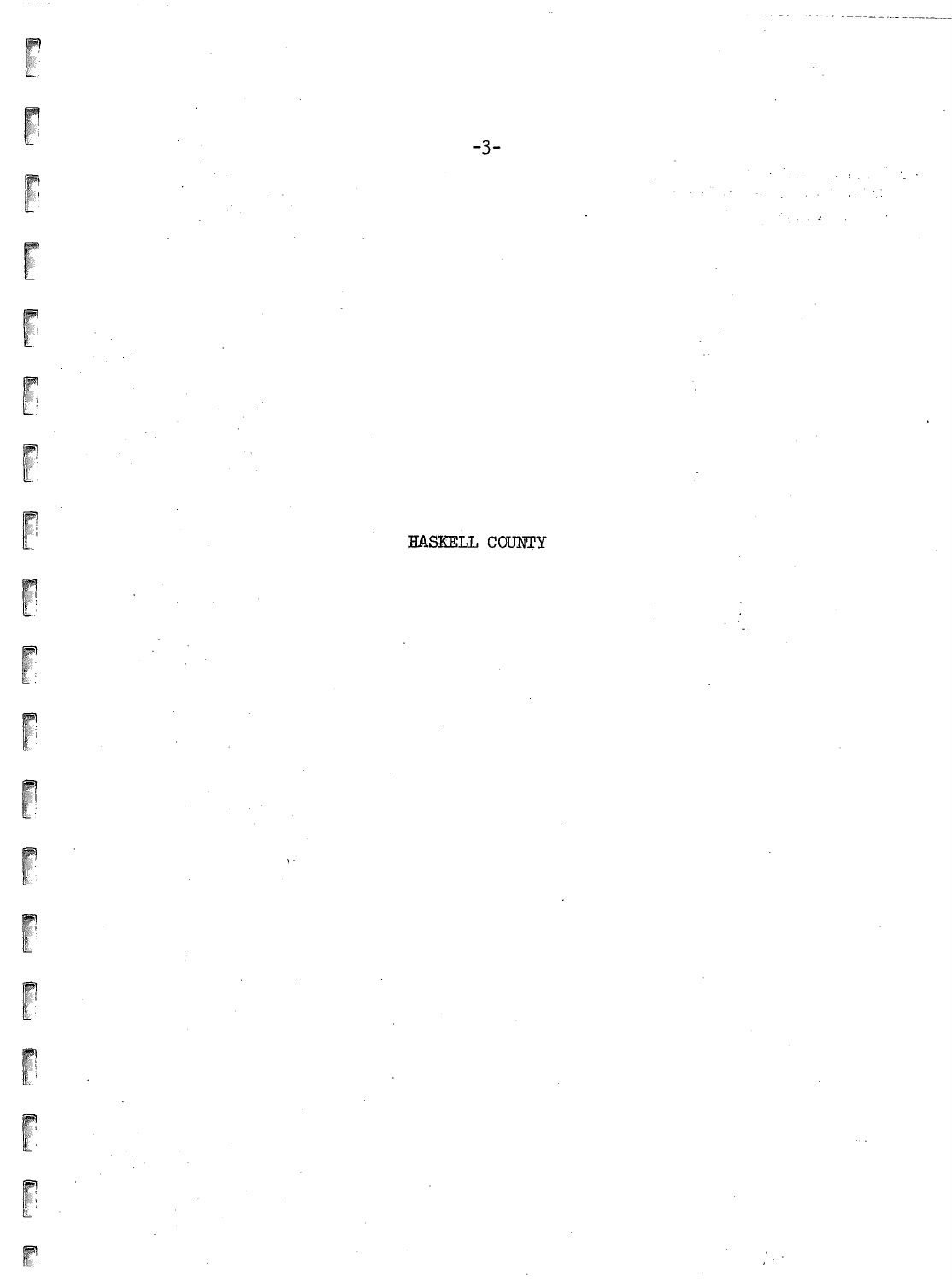

 $-4 -$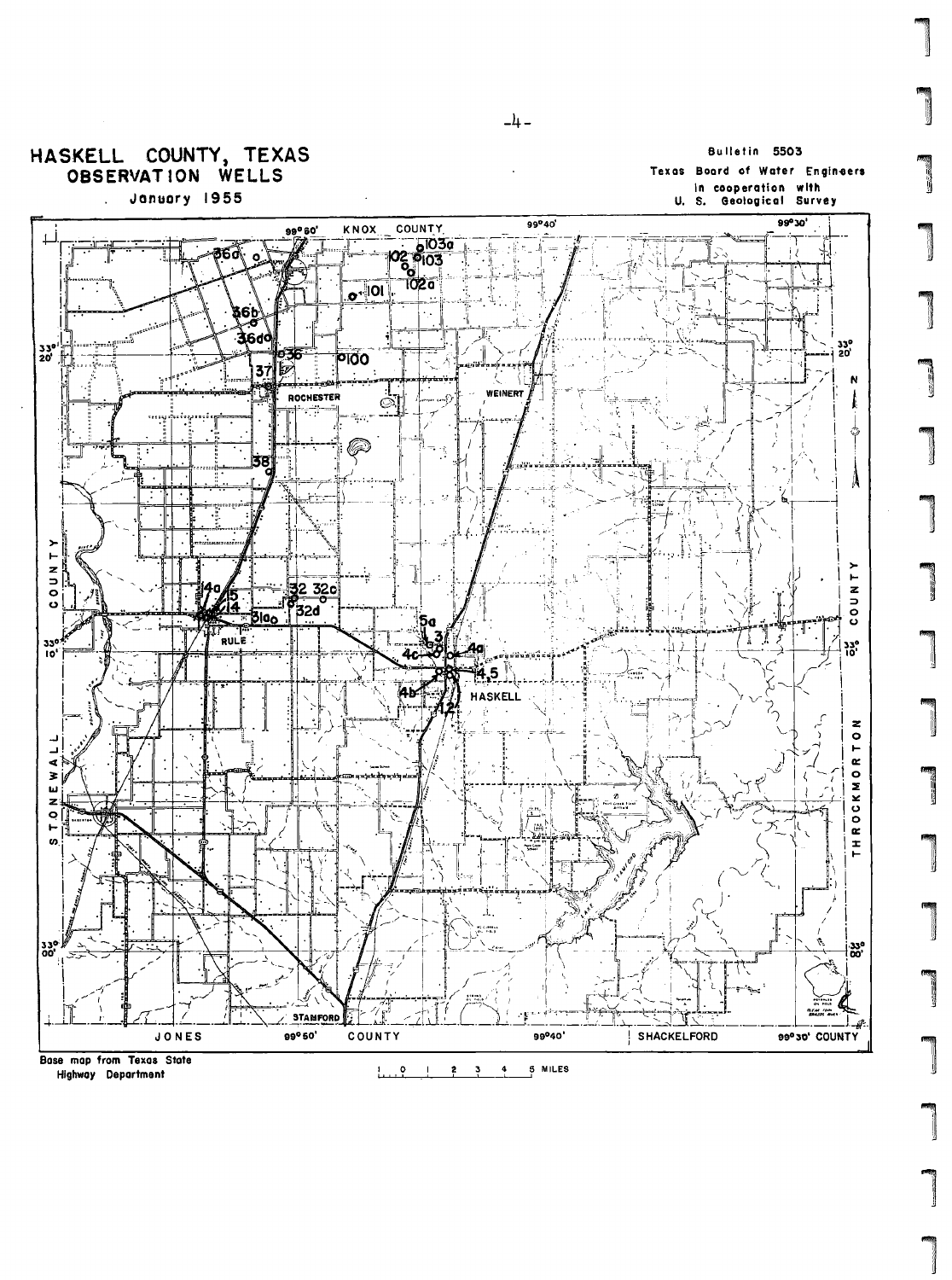#### HASKELL COUNTY

1. City of Haskell Well 1. Lat. 33°09', long. 99.43'. Dug well, diameter 20 feet, depth 19 feet.

 $-5-$ 

| $-000, 0000$                      |                  |                                  |                              |      |                    |  |  |
|-----------------------------------|------------------|----------------------------------|------------------------------|------|--------------------|--|--|
|                                   | Water            |                                  | Water                        |      | Water              |  |  |
| Date                              | Level            | Date                             | Level                        | Date | Level              |  |  |
| Mar.<br>Feb. $12, 1952$ c $10.37$ | 1, 1951 c $7.38$ | 6, 1953<br>Jan.<br>Jan. 4, 1954. | 7.65<br>$\mathbf{c}$<br>7.40 | Jan. | $3, 1955$ a $6.40$ |  |  |

2. City of Haskell Well 2. Lat. 33°09', long. 99°43'. Dug well, diameter 20.

|  | feet, depth 20 feet.    |  |              |  |       |  |              |      |
|--|-------------------------|--|--------------|--|-------|--|--------------|------|
|  | Mar. 1, 1951 a $9.34$   |  | Jan. 4, 1954 |  | 10.19 |  | Jan. 3, 1955 | 9.22 |
|  | Jan. $6, 1953$ a $9.75$ |  |              |  |       |  |              |      |
|  |                         |  |              |  |       |  |              |      |

3. City of Haskell Well 5. Lat.  $33^{\circ}10^{1}$ , long.  $99^{\circ}44^{1}$ . Dug well, diameter 28 feet, depth 30 feet.

| Mar. 1, 1951 a 23.61      | Jan. 6, 1953 a 22.91 | Jan. 3, 1955 20.36 |  |
|---------------------------|----------------------|--------------------|--|
| Feb. $12, 1952$ a $20.93$ | Jan. 4, 1954 19.34   |                    |  |

4. City of Haskell Well 3. Lat.  $33^{\circ}09'$ , long.  $99^{\circ}43'$ . Dug well, diameter 20 feet, depth 30 feet.

|                                         | Mar. 17, 1944 19.0 Jan. 6, 1953 17.90 Jan. 3, 1955 16.87 |  |
|-----------------------------------------|----------------------------------------------------------|--|
| Mar. 1, 1951 16.36   Jan. 4, 1954 16.34 |                                                          |  |

4a. City of Haskell Well 6. Lat. 33°09', long. 99°43'. Dug well, diameter 16.

feet, depth 27 feet.

|  | Mar. 1, 1951 16.36 Jan. 6, 1953 a 20.55  |  |  | Jan. 3, 1955 19.36 |  |  |
|--|------------------------------------------|--|--|--------------------|--|--|
|  | Feb. 12, 1952 16.35   Jan. 4, 1954 17.55 |  |  |                    |  |  |
|  |                                          |  |  |                    |  |  |

 $a/$  Pumping.

Pumped recently.  $b/$ 

 $\overline{c}$ Nearby well being pumped.

 $\label{eq:2.1} \frac{1}{2} \left( \frac{1}{2} \sum_{i=1}^n \frac{1}{2} \left( \frac{1}{2} \sum_{i=1}^n \frac{1}{2} \sum_{i=1}^n \frac{1}{2} \left( \frac{1}{2} \sum_{i=1}^n \frac{1}{2} \sum_{i=1}^n \frac{1}{2} \right) \right) \right)^2}{\left( \sum_{i=1}^n \frac{1}{2} \sum_{i=1}^n \frac{1}{2} \sum_{i=1}^n \frac{1}{2} \sum_{i=1}^n \frac{1}{2} \sum_{i=1}^n \frac{1}{2}$ 

 $\mathcal{A}=\mathcal{B}^{\mathcal{A}}$  , where  $\mathcal{A}^{\mathcal{A}}$  are the set of the set of the set of the set of the set of the set of the set of the set of the set of the set of the set of the set of the set of the set of the set of the se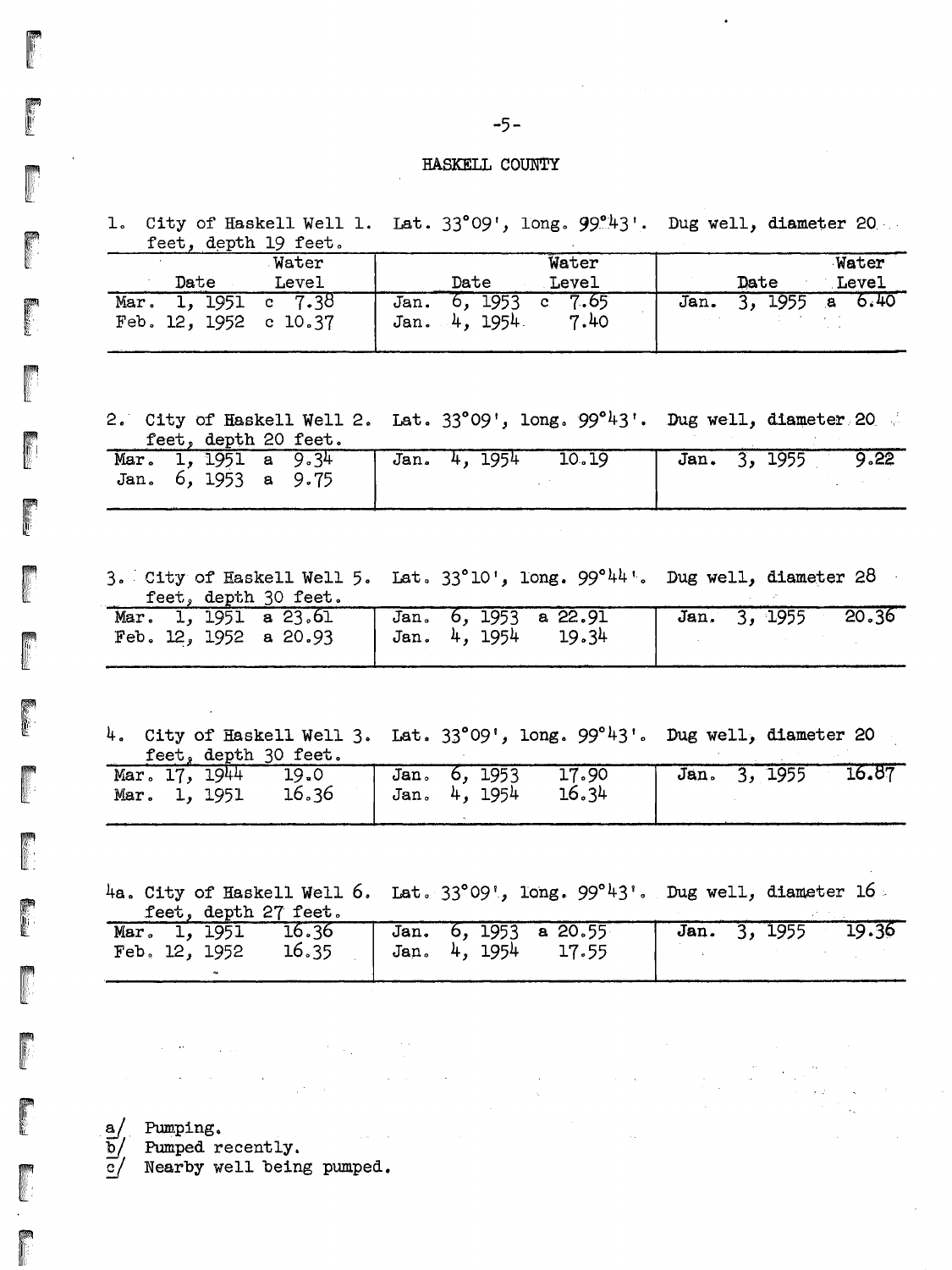### .6-

#### HASKELL COUNTY

4b. City of Haskell Well 7. Lat. 33°09', long. 99°44'. Dug well, diameter 28<br><u>feet, depth 27 feet.</u>

|                                  | Water            |                                    | Water            |      |         |       |  |  |  |
|----------------------------------|------------------|------------------------------------|------------------|------|---------|-------|--|--|--|
| Date                             | Level            | Date                               | Level            |      | Date    | Level |  |  |  |
| 1, 1951<br>Mar.<br>Feb. 12, 1952 | 16.33<br>b 18.78 | 6, 1953<br>Jan.<br>4, 1954<br>Jan. | 18.03<br>a 22.03 | Jan. | 3, 1955 | 18.14 |  |  |  |

,"\

':>.:.\.'::. II

 $\overline{\phantom{0}}$ 

4c. City of Haskell Well 8. Lat. 33°09', long. 99°<sup>44</sup>'. Dug well, diameter 28 feet, depth 27 feet.

|  | $+000, 000, 000, 000$ |                                          |                                                          |  |
|--|-----------------------|------------------------------------------|----------------------------------------------------------|--|
|  |                       | Feb. 12, 1952 16.65   Jan. 4, 1954 17.71 | Mar. 1, 1951 16.03 Jan. 6, 1953 17.96 Jan. 3, 1955 18.50 |  |
|  |                       |                                          |                                                          |  |

5. City of Haskell Well 4. Lat.  $33^{\circ}$ 09', long. 99 $^{\circ}$ 43'. Dug well, diameter 20 feet, depth 28 feet.

| Mar. 17, 1944 19.0<br>Jan. $6, 1953$ 17.34 |  | Jan. 4, 1954 |  | 17.41 |  | Jan. 3, 1955 15.08 |
|--------------------------------------------|--|--------------|--|-------|--|--------------------|
|                                            |  |              |  |       |  |                    |

5a. City of Haskell Well 9. Lat. 33°09', long. 99°44'. Drilled well, diameter 14 inches, depth 54 feet.

| Jan. 6, 1953 25.8 |  | Jan. 3, 1955 | 26.32 |  |
|-------------------|--|--------------|-------|--|
|                   |  |              |       |  |

14. City of Rule Well 1. Lat.  $33^{\circ}11'$ , long.  $99^{\circ}53'$ . Dug well, diameter 18 feet, depth 45 feet.

|  |  |                        | Mar. 21, 1944 32.04 Feb. 12, 1952 b 38.05 | Jan. 4, 1955 a 42.70 |  |
|--|--|------------------------|-------------------------------------------|----------------------|--|
|  |  | Mar. 1, 1951 b $36.84$ | Jan. 6, 1953 a 40.97                      |                      |  |

14a. City of Rule Well 2. Dug well, diameter 20 feet. depth 54 feet

| -----------<br>.                                            |                                       |  |                          |  |  |  |  |  |  |  |
|-------------------------------------------------------------|---------------------------------------|--|--------------------------|--|--|--|--|--|--|--|
| Mar. 1, 1951 40.58 Jan. 6, 1953<br>Feb. $12$ , $1952$ 41.50 | 44.27<br>44.52<br><b>Jan.</b> 4, 1954 |  | Jan. $4, 1955$ b $46.11$ |  |  |  |  |  |  |  |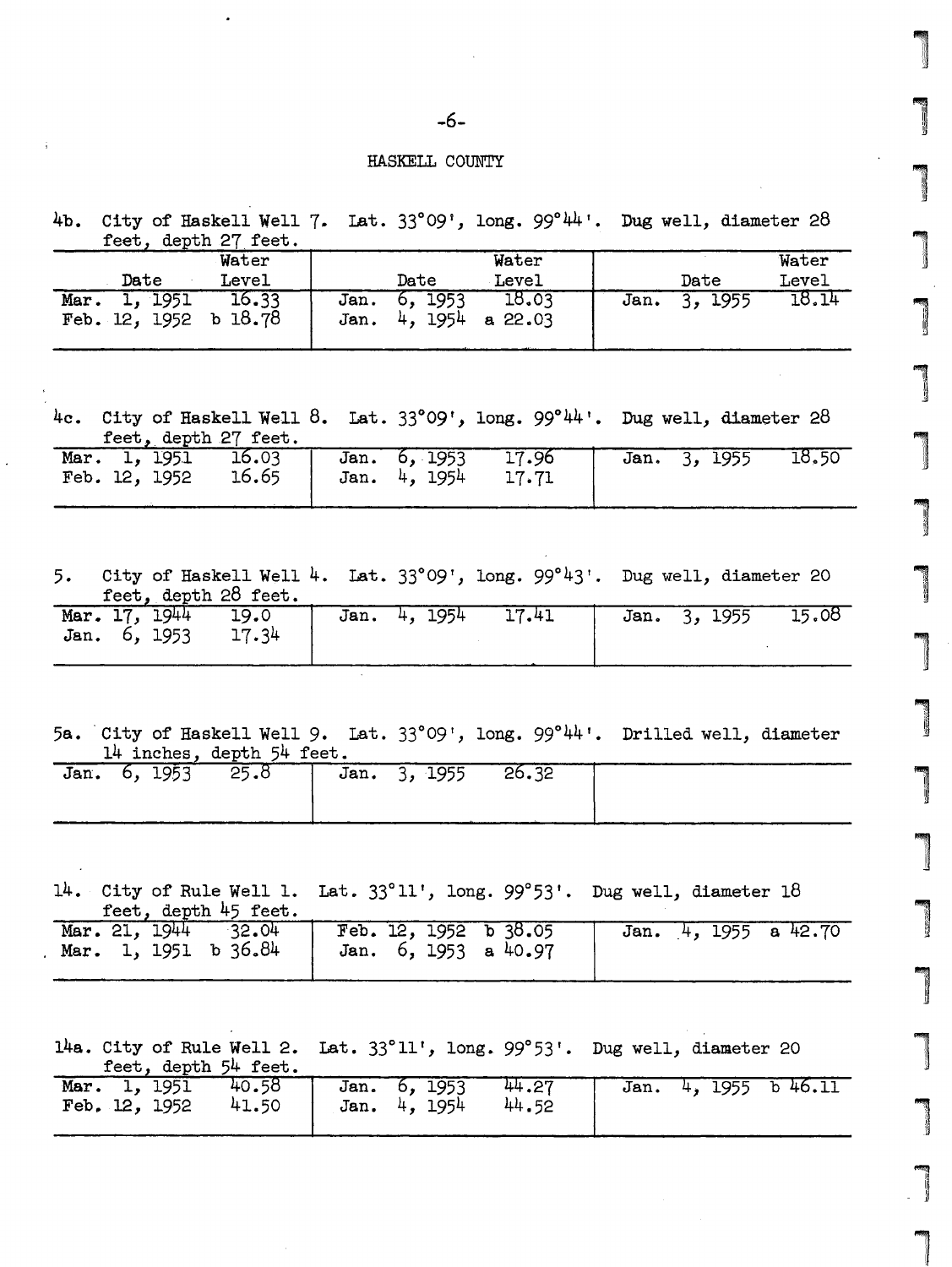## HASKELL COUNTY

|               |       |                     |       |      |              |         | 15. Lat. $33^{\circ}11'$ , long. $99^{\circ}53'$ . Dug well, diameter 18 feet, depth 49 feet.                   |  |              |                    |
|---------------|-------|---------------------|-------|------|--------------|---------|-----------------------------------------------------------------------------------------------------------------|--|--------------|--------------------|
|               |       |                     | Water |      |              |         | Water                                                                                                           |  |              | Water              |
|               | Date. |                     | Level |      |              |         | Date Level                                                                                                      |  | Date         | Level              |
|               |       | Mar. 21, 1944 31.74 |       |      |              |         | Feb. 11, 1952 34.97                                                                                             |  |              | Jan. 4, 1954 37.74 |
|               |       | Mar. 1, 1951        | 34.19 |      |              |         | Jan. 5, 1953 b 38.32                                                                                            |  |              |                    |
|               |       |                     |       |      |              |         |                                                                                                                 |  |              |                    |
|               |       |                     |       |      |              |         |                                                                                                                 |  |              |                    |
|               |       |                     |       |      |              |         |                                                                                                                 |  |              |                    |
|               |       |                     |       |      |              |         |                                                                                                                 |  |              |                    |
|               |       |                     |       |      |              |         | 31a. Lat. 33°10', long. 99°50'. Drilled well, diameter 14 inches, depth 50 feet.                                |  |              |                    |
|               |       |                     |       |      |              |         | Jan. 4, 1954 29.05 Jan. 3, 1955 30.21                                                                           |  |              |                    |
|               |       |                     |       |      |              |         |                                                                                                                 |  |              |                    |
|               |       |                     |       |      |              |         |                                                                                                                 |  |              |                    |
|               |       |                     |       |      |              |         |                                                                                                                 |  |              |                    |
|               |       |                     |       |      |              |         |                                                                                                                 |  |              |                    |
|               |       |                     |       |      |              |         |                                                                                                                 |  |              |                    |
|               |       |                     |       |      |              |         |                                                                                                                 |  |              |                    |
|               |       |                     |       |      |              |         | 32. Lat. 33°11', long. 99°50'. Dug well, diameter 30 inches, depth 37 feet.                                     |  |              |                    |
|               |       | Mar. 23, 1944 24.36 |       |      |              |         | Jan. 4, 1954 24.04                                                                                              |  |              | Jan. 3, 1955 25.66 |
|               |       |                     |       |      |              |         |                                                                                                                 |  |              |                    |
|               |       |                     |       |      |              |         |                                                                                                                 |  |              |                    |
|               |       |                     |       |      |              |         |                                                                                                                 |  |              |                    |
|               |       |                     |       |      |              |         |                                                                                                                 |  |              |                    |
|               |       |                     |       |      |              |         |                                                                                                                 |  |              |                    |
|               |       |                     |       |      |              |         | 32c. Lat. 33°11', long. 99°48'. Drilled well, diameter 14 inches.                                               |  |              |                    |
|               |       |                     |       |      |              |         | Jan. 4, 1954 26.76 Jan. 3, 1955 27.58                                                                           |  |              |                    |
|               |       |                     |       |      |              |         |                                                                                                                 |  |              |                    |
|               |       |                     |       |      |              |         |                                                                                                                 |  |              |                    |
|               |       |                     |       |      |              |         |                                                                                                                 |  |              |                    |
|               |       |                     |       |      |              |         |                                                                                                                 |  |              |                    |
|               |       |                     |       |      |              |         |                                                                                                                 |  |              |                    |
|               |       |                     |       |      |              |         |                                                                                                                 |  |              |                    |
|               |       |                     |       |      |              |         |                                                                                                                 |  |              |                    |
|               |       |                     |       |      |              |         | 32d. Lat. 33°11', long. 99°50'. Drilled well, diameter 14 inches, depth 43 feet.                                |  |              |                    |
|               |       | Jan. 4, 1954        | 26.31 |      |              |         | Jan. 3, 1955 27.67                                                                                              |  |              |                    |
|               |       |                     |       |      |              |         |                                                                                                                 |  |              |                    |
|               |       |                     |       |      |              |         |                                                                                                                 |  |              |                    |
|               |       |                     |       |      |              |         |                                                                                                                 |  |              |                    |
|               |       |                     |       |      |              |         |                                                                                                                 |  |              |                    |
|               |       |                     |       |      |              |         |                                                                                                                 |  |              |                    |
|               |       |                     |       |      |              |         |                                                                                                                 |  |              |                    |
| Mar. 24, 1944 |       |                     | 42.55 |      |              |         | 36. Lat. 33°19', long. 99°50'. Dug well, diameter 9 feet, depth 65 feet.<br>37.03                               |  | Jan. 4, 1955 |                    |
|               |       |                     |       |      | Jan. 4, 1954 |         |                                                                                                                 |  |              |                    |
|               |       |                     |       |      |              |         |                                                                                                                 |  |              | 37.68              |
|               |       |                     |       |      |              |         |                                                                                                                 |  |              |                    |
|               |       |                     |       |      |              |         | the contract of the contract of the contract of the contract of the contract of the contract of the contract of |  |              |                    |
|               |       |                     |       |      |              |         |                                                                                                                 |  |              |                    |
|               |       |                     |       |      |              |         |                                                                                                                 |  |              |                    |
|               |       |                     |       |      |              |         | 36a. Lat. 33°23', long. 99°51'. Drilled well, diameter 12 inches, depth 42 feet.                                |  |              |                    |
| Mar. 1, 1951  |       |                     | 15.07 | Jan. |              | 1953 ر5 | 18.03                                                                                                           |  | Jan. 4, 1955 | 18.15              |
| Feb. 11, 1952 |       |                     | 16.75 |      | Jan. 4, 1954 |         | 17.76                                                                                                           |  |              |                    |
|               |       |                     |       |      |              |         |                                                                                                                 |  |              |                    |

**Friday** 

! ",',i' If":' ,'I

**Production** 

E

医卵形

 $\ddot{\phantom{a}}$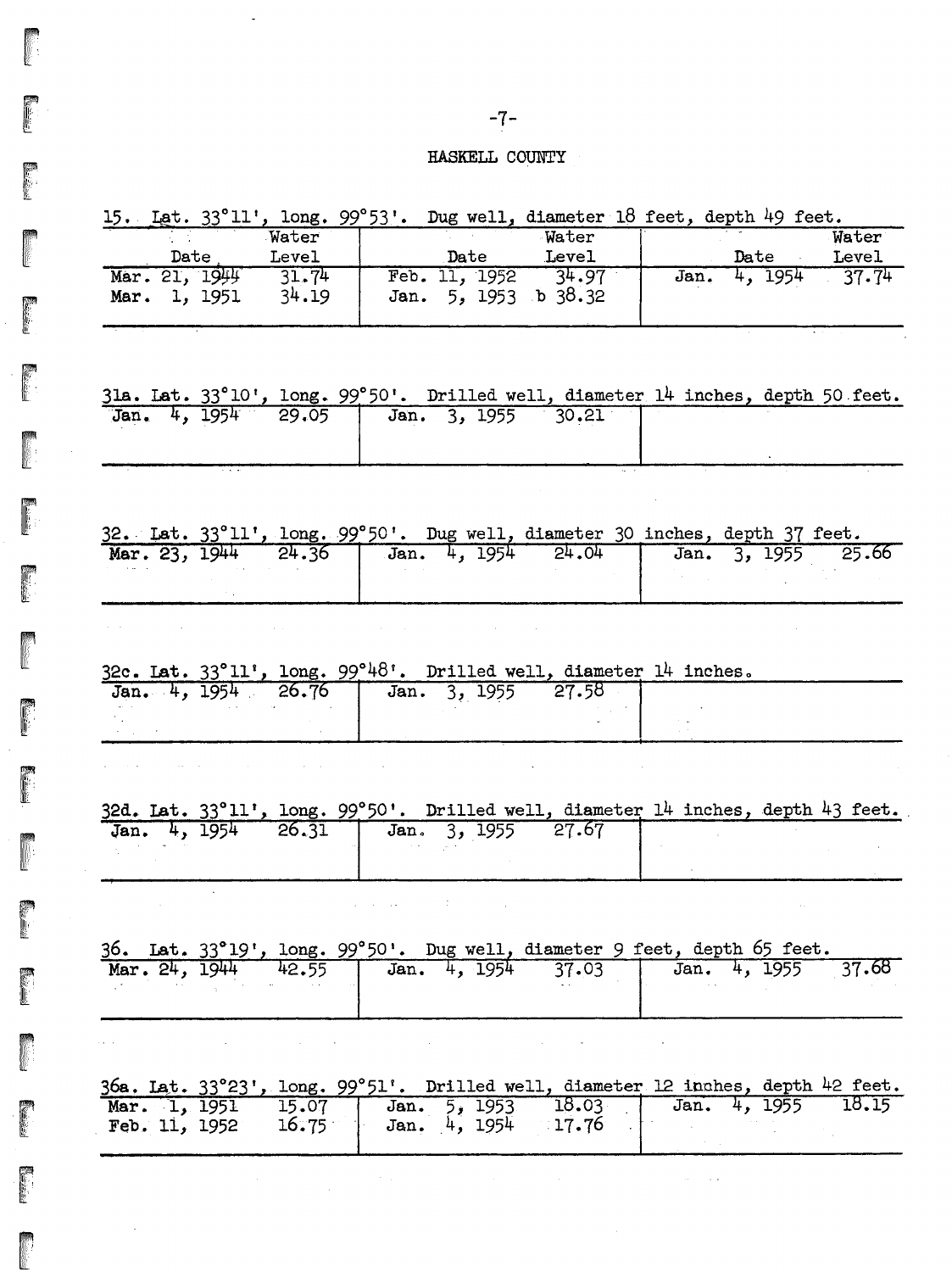## $-8-$

# HASKELL COUNTY

|                                     |                |       |                      | 36b. Lat. 33°21', long. 99°51'. Drilled well, diameter 14 inches, depth 45 feet.                                                                                                                             |                    |                             |
|-------------------------------------|----------------|-------|----------------------|--------------------------------------------------------------------------------------------------------------------------------------------------------------------------------------------------------------|--------------------|-----------------------------|
|                                     |                | Water |                      | Water                                                                                                                                                                                                        |                    | Water                       |
| <b>Date</b> Level                   |                |       |                      | Date Level                                                                                                                                                                                                   |                    | <b>Example 1 Date</b> Level |
| Jan. 5, 1953 19.32                  |                |       |                      | Jan. $4, 1954$ 20.03                                                                                                                                                                                         | Jan. 4, 1955       | 21.11                       |
|                                     |                |       |                      |                                                                                                                                                                                                              |                    | durki                       |
|                                     |                |       |                      |                                                                                                                                                                                                              |                    |                             |
|                                     |                |       |                      | 36d. Lat. 33°20', long. 99°51'. Dug well, diameter 24 inches, depth 46 feet.                                                                                                                                 |                    |                             |
|                                     |                |       |                      | Jan. 5, 1953 16.85 Jan. 4, 1954 17.63 Jan. 4, 1955 18.88                                                                                                                                                     |                    |                             |
|                                     |                |       |                      |                                                                                                                                                                                                              |                    |                             |
|                                     |                |       |                      |                                                                                                                                                                                                              |                    |                             |
|                                     |                |       |                      |                                                                                                                                                                                                              |                    |                             |
|                                     | depth 54 feet. |       |                      | 37. City of Rochester. Lat. 33°18', long. 99°51'. Dug well, diameter 12 feet,                                                                                                                                |                    |                             |
| Mar. $24, 1944$ b $22.90$           |                |       |                      | Feb. 11, 1952 15.83                                                                                                                                                                                          |                    | Jan. 4, 1954 b 19.33        |
| Mar. 1, $1951$ 17.29                |                |       | Jan. 5, 1953.        | 18.69                                                                                                                                                                                                        |                    | Jan. $4, 1955$ a $22.62$    |
|                                     |                |       |                      | 38. Lat. 33°15', long. 99°51'. Dug well, diameter 30 inches, depth 25 feet.<br>Mar. 24, 1944 9.11   Feb. 11, 1952 12.83   Jan. 4, 1954 15.32<br>Mar. 1, 1951 11.66   Jan. 5, 1953 15.00   Jan. 3, 1955 17.40 | Jan. 3, 1955 17.40 | Jan. 4, 1954 15.32          |
|                                     |                |       |                      | 100. Lat. 33°19', long. 99°48'. Drilled well, diameter 13 inches, depth 69 feet.                                                                                                                             |                    |                             |
| Feb. 12, 1952                       |                | 13.41 |                      | Jan. 4, 1954 14.66   Jan. 4, 1955 15.06                                                                                                                                                                      |                    |                             |
| Jan. 6, 1953                        |                | 13.72 |                      |                                                                                                                                                                                                              |                    |                             |
|                                     |                |       |                      |                                                                                                                                                                                                              |                    |                             |
|                                     |                |       |                      | 101. Lat. 33°21', long. 99°47'. Drilled well, diameter 14 inches, depth 64 feet.                                                                                                                             |                    |                             |
| Feb. 12, 1952<br>Jan. 6, 1953 20.20 |                | 20.27 | Jan. $4, 1954$ 22.70 |                                                                                                                                                                                                              | Jan. 4, 1955       | 25.41                       |
|                                     |                |       |                      |                                                                                                                                                                                                              |                    |                             |
|                                     |                |       |                      | 102. Lat. $33^{\circ}22'$ , long. $99^{\circ}45'$ . Dug well, diameter 30 inches, depth 41 feet.                                                                                                             |                    |                             |
| Feb. 12, 1952                       |                | 12.99 |                      | Jan. 5, 1954 18.30                                                                                                                                                                                           | Jan. 4, 1955 19:03 |                             |
| Jan. 6, 1953                        |                | 16.62 |                      |                                                                                                                                                                                                              |                    |                             |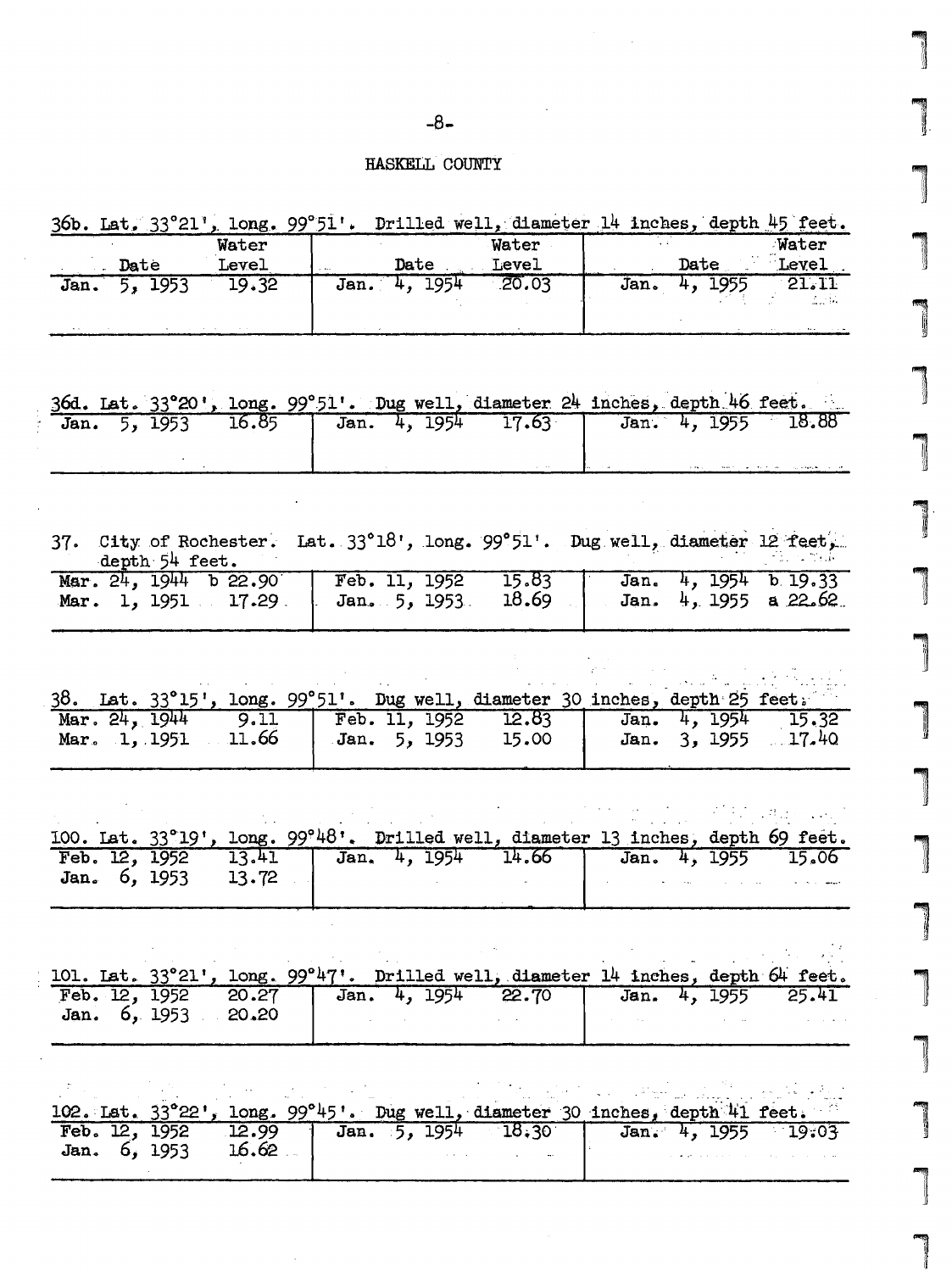## HASKELL COUNTY

|      | 102a. Lat. 33°22' | , $long.99^{\circ}45$ '. |      |            | Drilled well, depth 64 feet. |      |            |       |
|------|-------------------|--------------------------|------|------------|------------------------------|------|------------|-------|
|      |                   | Water                    |      |            | Water                        |      |            | Water |
|      | Date              | Level                    |      | Date       | Level                        |      | Date       | Level |
| Jan. | 1953<br>ь.        | 21.22                    | Jan. | 1954<br>5. | 22.94                        | Jan. | 1955<br>4. | 23.38 |

|              |  |       |                                  |  | 103. Lat. $33^{\circ}23'$ , long. $99^{\circ}45'$ . Dug well, diameter 24 inches, depth 35 feet. |  |              |       |
|--------------|--|-------|----------------------------------|--|--------------------------------------------------------------------------------------------------|--|--------------|-------|
| Jan. 6, 1953 |  | 15.94 | Feb. 12, 1952 13.28 Jan. 5, 1954 |  | 17.30                                                                                            |  | Jan. 4, 1955 | 18.59 |
|              |  |       |                                  |  |                                                                                                  |  |              |       |

|  |  | 103a. Lat. 33°23', long. 99°44'. Drilled well, diameter 16 inches, depth 50 feet. |  |  |  |  |
|--|--|-----------------------------------------------------------------------------------|--|--|--|--|
|  |  |                                                                                   |  |  |  |  |

|  |  | Jan. 6, 1953 17.86   Jan. 5, 1954 18.98   Jan. 4, 1955 19.90 |  |  |
|--|--|--------------------------------------------------------------|--|--|
|  |  |                                                              |  |  |
|  |  |                                                              |  |  |

r<br>a/ Pumping<br>b/ Pumped  $\overline{\text{p}}\text{/}$  Pumped recently<br>c/ Nearby well being pumped

麡

**read** 

**Property** 

**Property** 

*r.:.,.:."-,,.* l\_

**Property**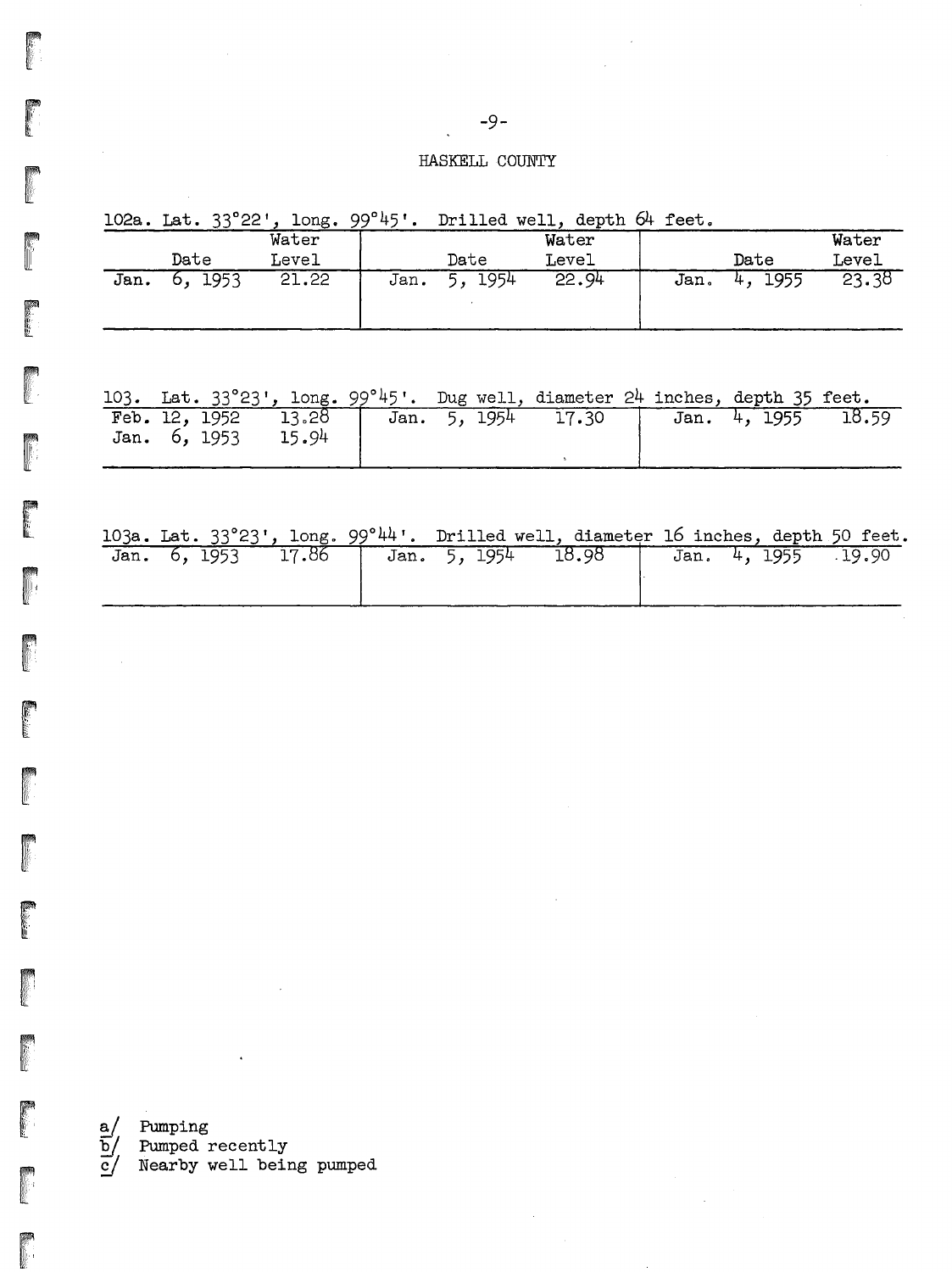

]  $\begin{array}{c} \begin{array}{c} \begin{array}{c} \end{array} \end{array} \end{array}$ **. Increase**  $\overline{\phantom{a}}$  $\overline{\phantom{0}}$  $\overline{\phantom{0}}$  $\begin{array}{c} \begin{array}{c} \begin{array}{c} \begin{array}{c} \end{array} \end{array} \end{array} \end{array} \end{array}$ |<br>|<br>|  $\overline{\phantom{0}}$  $\overline{\phantom{a}}$ **1** |<br>|<br>|<br>| 1 **1**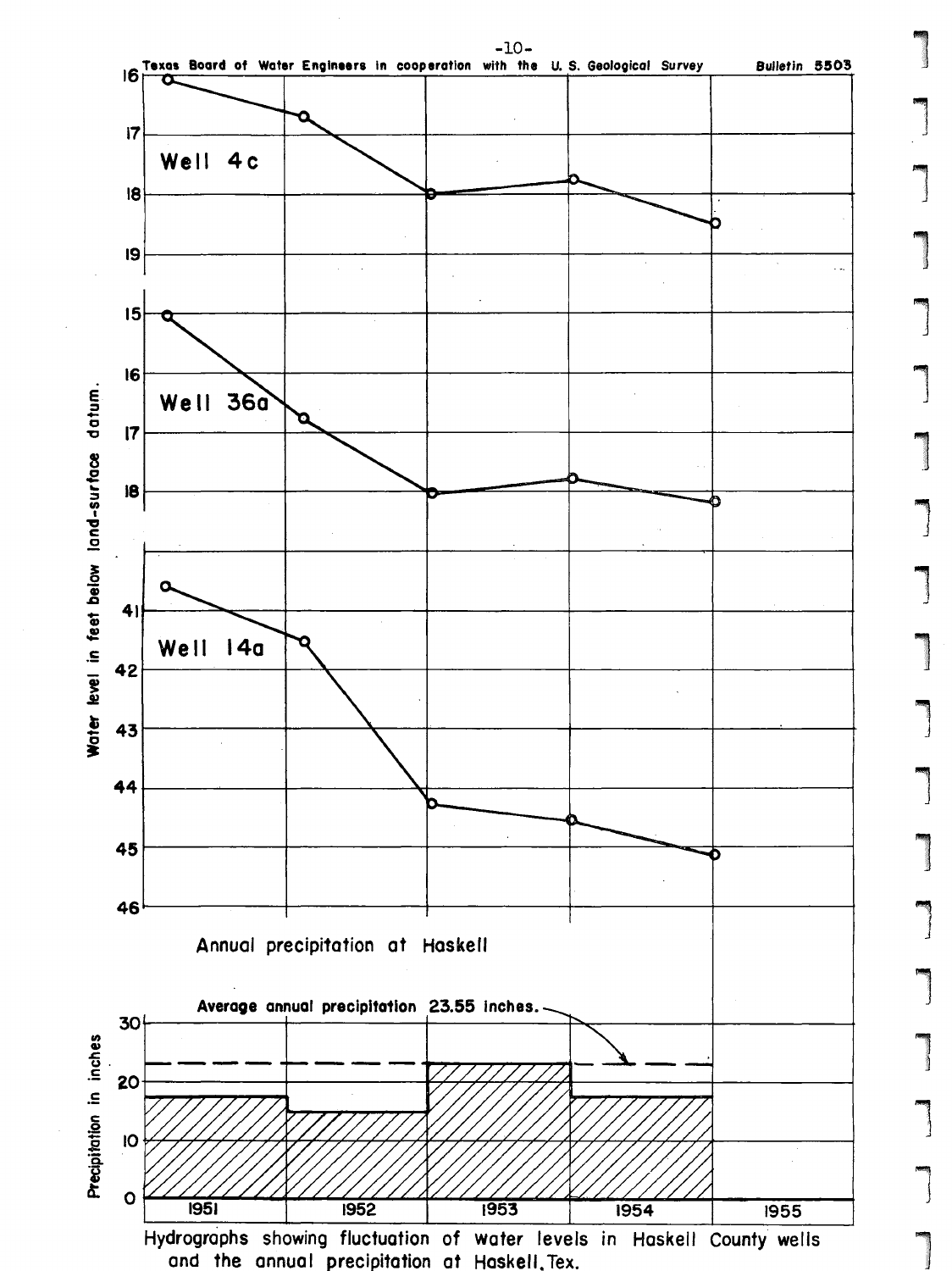KNOX COUNTY  $\mathcal{A}_{\mathcal{A}}$ 

물문

 $\ddot{\phantom{a}}$ 

 $\mathcal{T}(\mathbb{R}^d)$  $\mathbb{C}$  $\zeta^{\prime}$ 

 $\hat{\mathcal{A}}$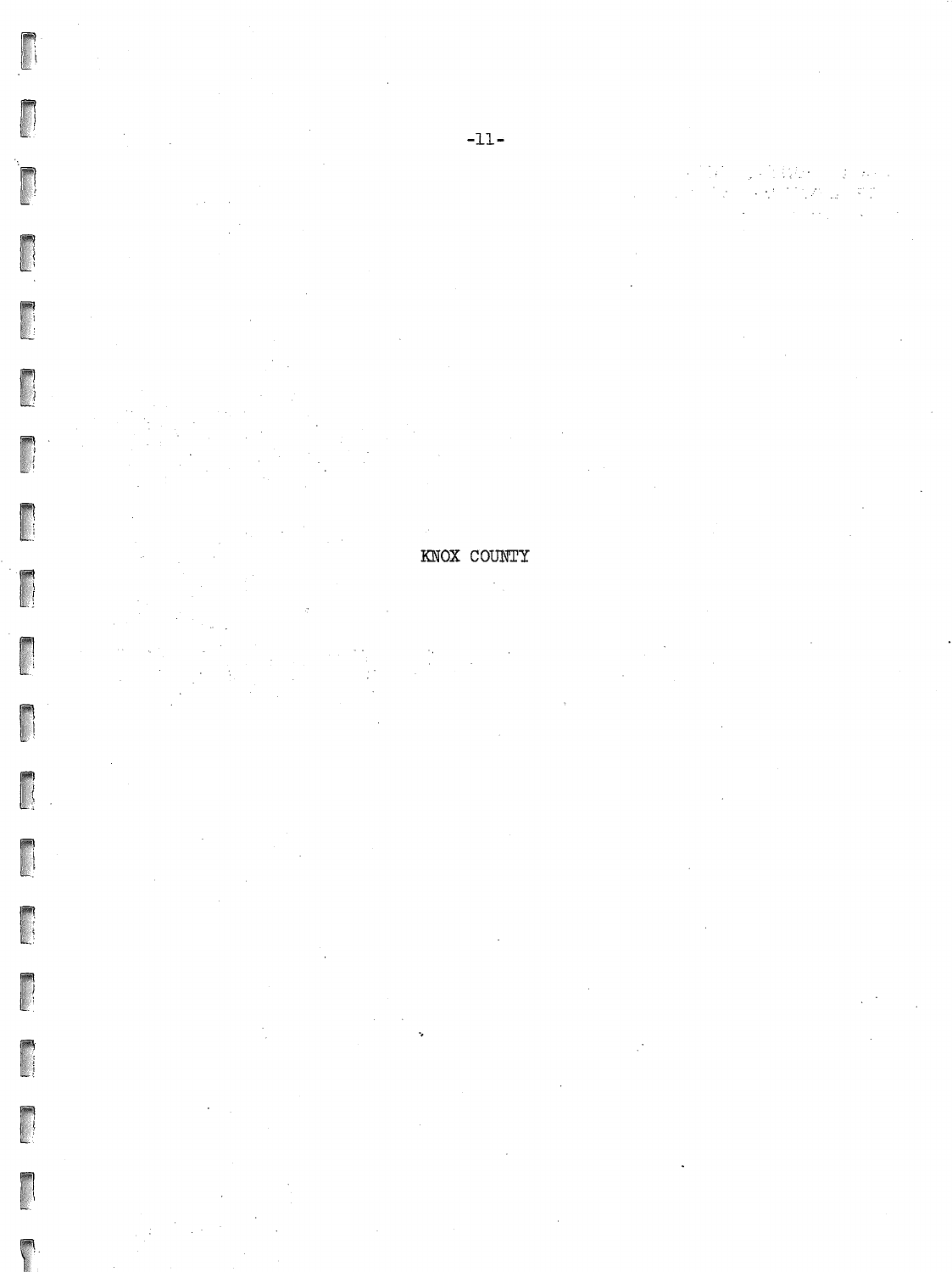

January 1955





 $-12-$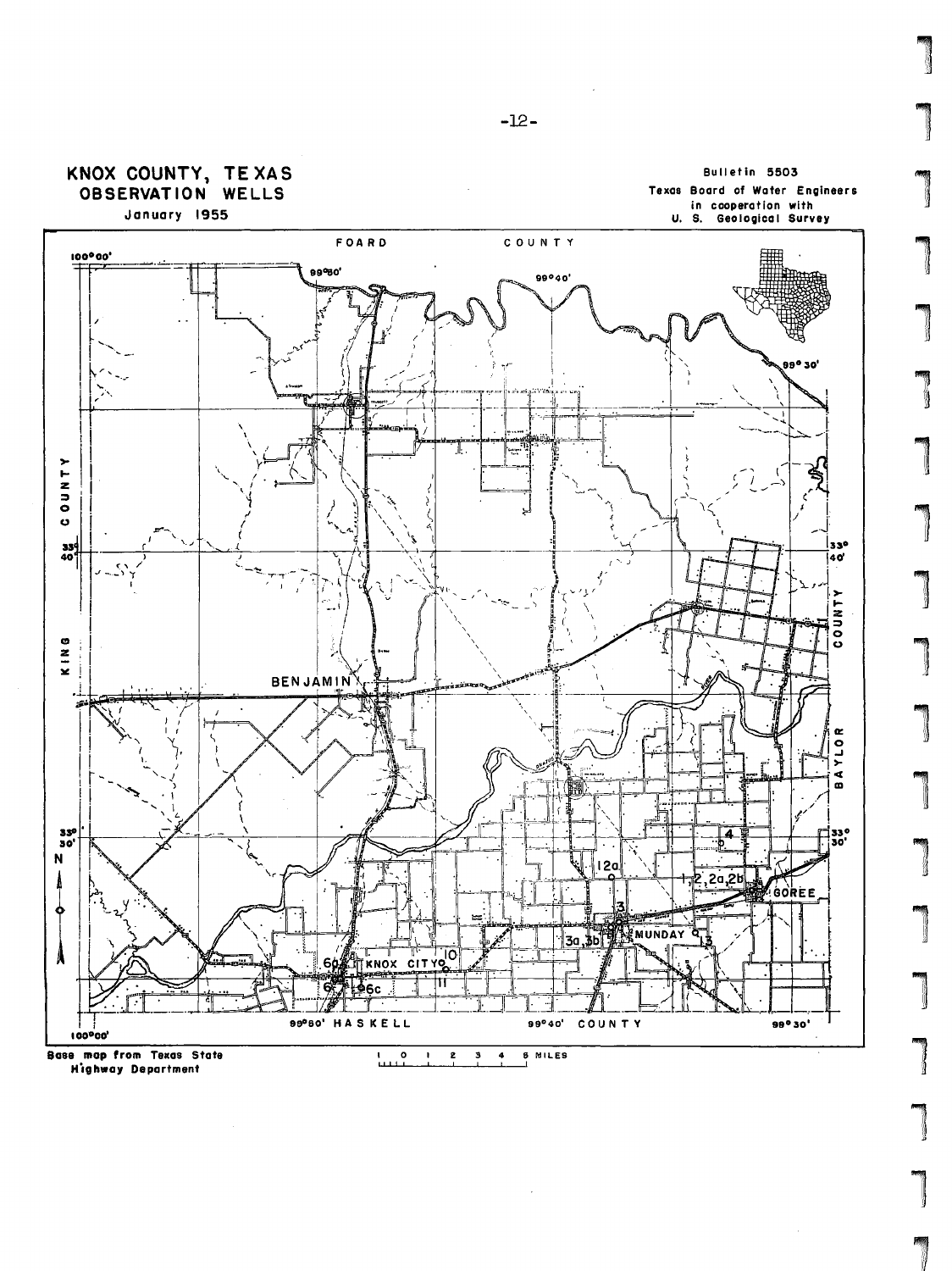#### KNOX COUNTY

1. City of Goree Well 1. Lat. 33°28', long. 99°31'. Dug well, diameter 12 feet, depth 45 feet.

| Water                                              | Water                                           |                 | Water |
|----------------------------------------------------|-------------------------------------------------|-----------------|-------|
| Date<br>Level                                      | Date<br>Level                                   | Date            | Level |
| Mar. 22, 1944<br>$b$ 25.52<br>Mar. 1, 1951 b 26.82 | Feb. 11, 1952 b 31.02<br>Jan. $4, 1954$ b 27.63 | 3, 1955<br>Jan. | 22.37 |

 $\sim$   $\sim$ 

2. City of Goree Well 2. Lat.  $33^{\circ}28'$ , long.  $99^{\circ}31'$ . Drilled well, diameter 14 inches, depth 45 feet.

| Mar. 22, 1944<br>Mar. 1, 1951<br>20.31 | 21.88 Jan. 6, 1953<br>24.60<br>Jan. 4, 1954<br>24.51 | Jan. 3, 1955 22.68 |
|----------------------------------------|------------------------------------------------------|--------------------|
|                                        |                                                      |                    |

2a. City of Goree Well 3. Lat. 33°28', long. 99°31'. Drilled well, diameter 14 inches, depth 60 feet.

| inches, depun ou leeu.          |  |       |              |       |  |  |  |
|---------------------------------|--|-------|--------------|-------|--|--|--|
| Jan. 6, 1953 17.72 Jan. 5, 1954 |  | 18.64 | Jan. 3, 1955 | 18.89 |  |  |  |
|                                 |  |       |              |       |  |  |  |
|                                 |  |       |              |       |  |  |  |

 $\label{eq:2.1} \mathcal{L}^{\mathcal{L}}_{\mathcal{L}}(\mathcal{H})=\mathcal{L}^{\mathcal{L}}_{\mathcal{L}}(\mathcal{L}^{\mathcal{L}}_{\mathcal{L}}(\mathcal{L}^{\mathcal{L}}_{\mathcal{L}}))\otimes\mathcal{L}^{\mathcal{L}}_{\mathcal{L}}(\mathcal{L}^{\mathcal{L}}_{\mathcal{L}}(\mathcal{L}^{\mathcal{L}}_{\mathcal{L}}))$ 

|  |                    |  |  | 2b. Lat. $33^{\circ}28^{\prime}$ , long. $99^{\circ}31^{\prime}$ . Dug well, diameter $31$ inches, depth 22 feet. |  |  |  |
|--|--------------------|--|--|-------------------------------------------------------------------------------------------------------------------|--|--|--|
|  | Jan. 6, 1953 19.10 |  |  | Feb. 11, 1952 17.50 Jan. 5, 1954 21.27 Jan. 3, 1955 21.73                                                         |  |  |  |

**Contractor** 

3. City of Munday Well 1. Lat. 33°26', long. 99°37'. Dug well, diameter 20 feet, depth 37 feet.

|  |                                         |  | Mar. 1, 1951 10.5 Jan. 6, 1953 b 16.14 Jan. 3, 1955 15.14 |  |  |
|--|-----------------------------------------|--|-----------------------------------------------------------|--|--|
|  | Feb. 11, 1952 12.8   Jan. 5, 1954 15.14 |  |                                                           |  |  |

3a... City of' Munday Well 2. Lato 33°26', long. *99°37'.* Drilled well, diameter  $24$  inches, depth  $43$  feet.

 $\mathcal{L}_{\text{max}}$  and  $\mathcal{L}_{\text{max}}$ 

|  |  | Jan. 6, 1953 13.31 Jan. 5, 1954 12.23 Jan. 3, 1955 15.50 |  |  |
|--|--|----------------------------------------------------------|--|--|
|  |  |                                                          |  |  |

b/ Pumped recently

 $\mathcal{L}_{\text{L}}$  and  $\mathcal{L}_{\text{L}}$  and  $\mathcal{L}_{\text{L}}$  and  $\mathcal{L}_{\text{L}}$ 

**Contractor** 

r..  $\mathbb Z$  .  $\cdots$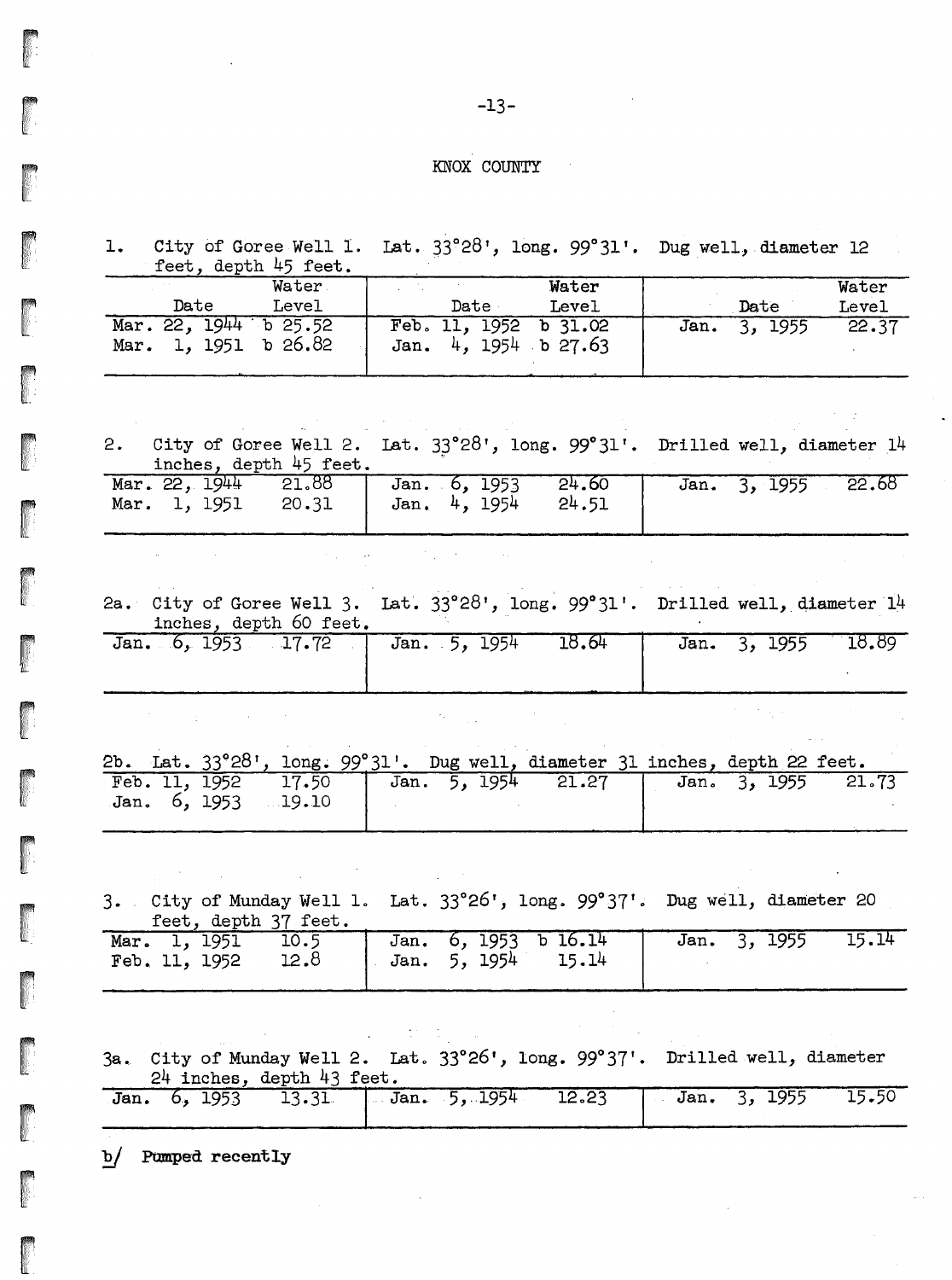#### -14-

#### KNOX COUNTY

3b. City of Munday. Lat. 33°26', long. 99°37'. Drilled well, depth 39 feet.

| Water |      |       |      |      | Water | Water |       |  |  |
|-------|------|-------|------|------|-------|-------|-------|--|--|
|       | Date | Level |      | Date | Level | Date  | Level |  |  |
| Jan.  | 1954 | 11.05 | Jan. | 1955 | 14.37 |       |       |  |  |
|       |      |       |      |      |       |       |       |  |  |

,

**increased** 

1

··.·.).~.~. (,

,...\...'.'...•..

(I

"'I'i ..•.:. Ii

"<br>"<br>"<br>"<br><br><br><br><br><br><br><br><br><br><br><br><br><br><br><br><br><br><br>

1

|<br>|<br>|<br>|<br>|

lar<br>1

4. Lat. 33°29', long. 99°33'. Drilled well, diameter 14 inches, depth 69 feet.<br>Feb. 11, 1952 31.91 Jan. 5, 1954 34.60 Jan. 3, 1955 35.07  $\begin{array}{|l|c|c|c|c|c|}\n\hline\n\text{5, 1954} & \text{5, 1954} \\
\hline\n\text{5, 1954} & \text{5, 1955} \\
\hline\n\text{5, 1955} & \text{5, 07}\n\hline\n\end{array}$ Jan. 6, 1953

6. Knox City Well 1. Lat.  $33^{\circ}25$ ', long.  $99^{\circ}49$ '. Dug well, diameter 12 feet square, depth 38 feet.<br>22, 1944 18.51 Mar. 22, 1944 18.51<br>Mar. 1, 1951 17.14 Mar. 1, 1951 Feb. 11, 1952 Feb. 11, 1952 17.90<br>Jan. 6, 1953 19.44 .19 •.44 Jan. 5, 1954 19.75

6a o. Knox City Well 2 •. Lat. 33°25', long. *99°49' .•.* Dug well, diameter 24 feet, depth 40 feet.

|  |  |  |  |  |                                              |  |  | Mar. 1, 1951 b 27.36 Jan. 6, 1953 b 28.13 Jan. 5, 1955 25.43 |
|--|--|--|--|--|----------------------------------------------|--|--|--------------------------------------------------------------|
|  |  |  |  |  | Feb. 11, 1952 b 25.25   Jan. 5, 1954 b 30.03 |  |  |                                                              |
|  |  |  |  |  |                                              |  |  |                                                              |

6c. Knox City Well 3. Lat. 33°24', long. 99°48'. Drilled well, diameter 14

|              | inches, depth 54 feet. | --- |              |       |  |
|--------------|------------------------|-----|--------------|-------|--|
| Jan. 5, 1954 | $4 - 29.43$            |     | Jan. 5, 1955 | 30.14 |  |
|              |                        |     |              |       |  |

|  |  |  |  | 10. Lat. 33°25', long. 99°44'. Drilled well, diameter 14 inches, depth 59 feet. |  |  |  |
|--|--|--|--|---------------------------------------------------------------------------------|--|--|--|
|  |  |  |  | Jan. 6, 1953 24.51 Jan. 5, 1954 24.00 Jan. 5, 1955 25.04                        |  |  |  |
|  |  |  |  |                                                                                 |  |  |  |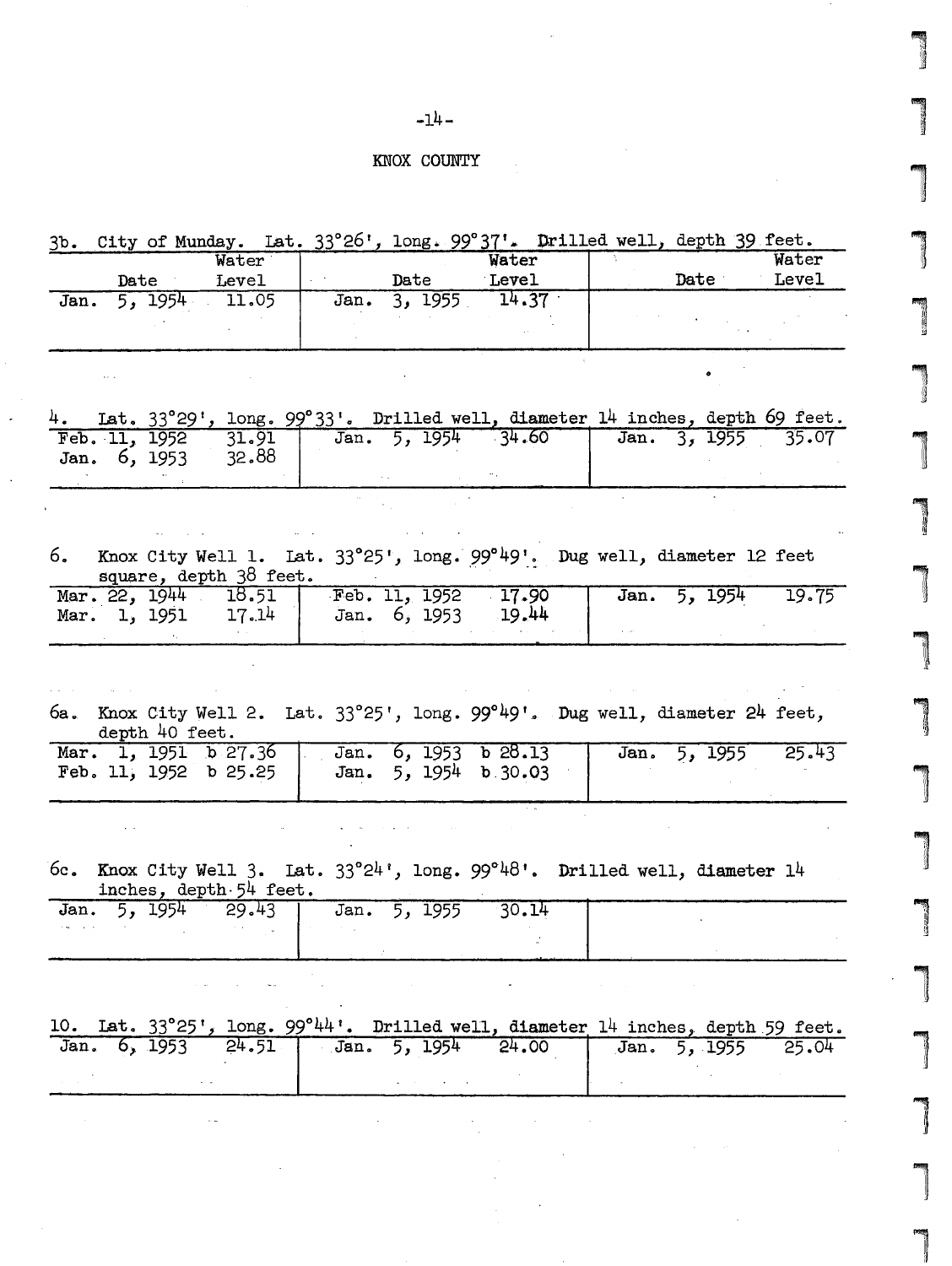$\mathbb{R}^3$ 

regian

**REAGER** 

## $-15-$

## KNOX COUNTY

| 11.  | Lat. $33^{\circ}25$ ' | $long.99^{\circ}$ 44'. |      | Dug well, | , diameter 24 feet, depth 34 feet. |      |            |       |
|------|-----------------------|------------------------|------|-----------|------------------------------------|------|------------|-------|
|      |                       | Water                  |      |           | Water                              |      |            | Water |
|      | Date                  | Level                  |      | Date      | Level                              |      | Date       | Level |
| Jan. | - 1953<br>o.          | 22.07                  | Jan. | 1954      | 21.69                              | Jan. | 1955<br>5. | 22.71 |

# 12a. Lat. 33°28', long. 99°37'. Drilled well, depth 57 feet.

| Jan. 5, 1954 | 14.20 | Jan. 3, 1955 | 16.93 |  |  |
|--------------|-------|--------------|-------|--|--|
|              |       |              |       |  |  |
|              |       |              |       |  |  |
|              |       |              |       |  |  |

# 13. Lat. 33°26', long. 99°34'. Drilled well, diameter 14 inches.

| --           | -- |       |              |  |       |  |
|--------------|----|-------|--------------|--|-------|--|
| Jan. 5, 1954 |    | 11.39 | Jan. 3, 1955 |  | 13.80 |  |
|              |    |       |              |  |       |  |
|              |    |       |              |  |       |  |
|              |    |       |              |  |       |  |